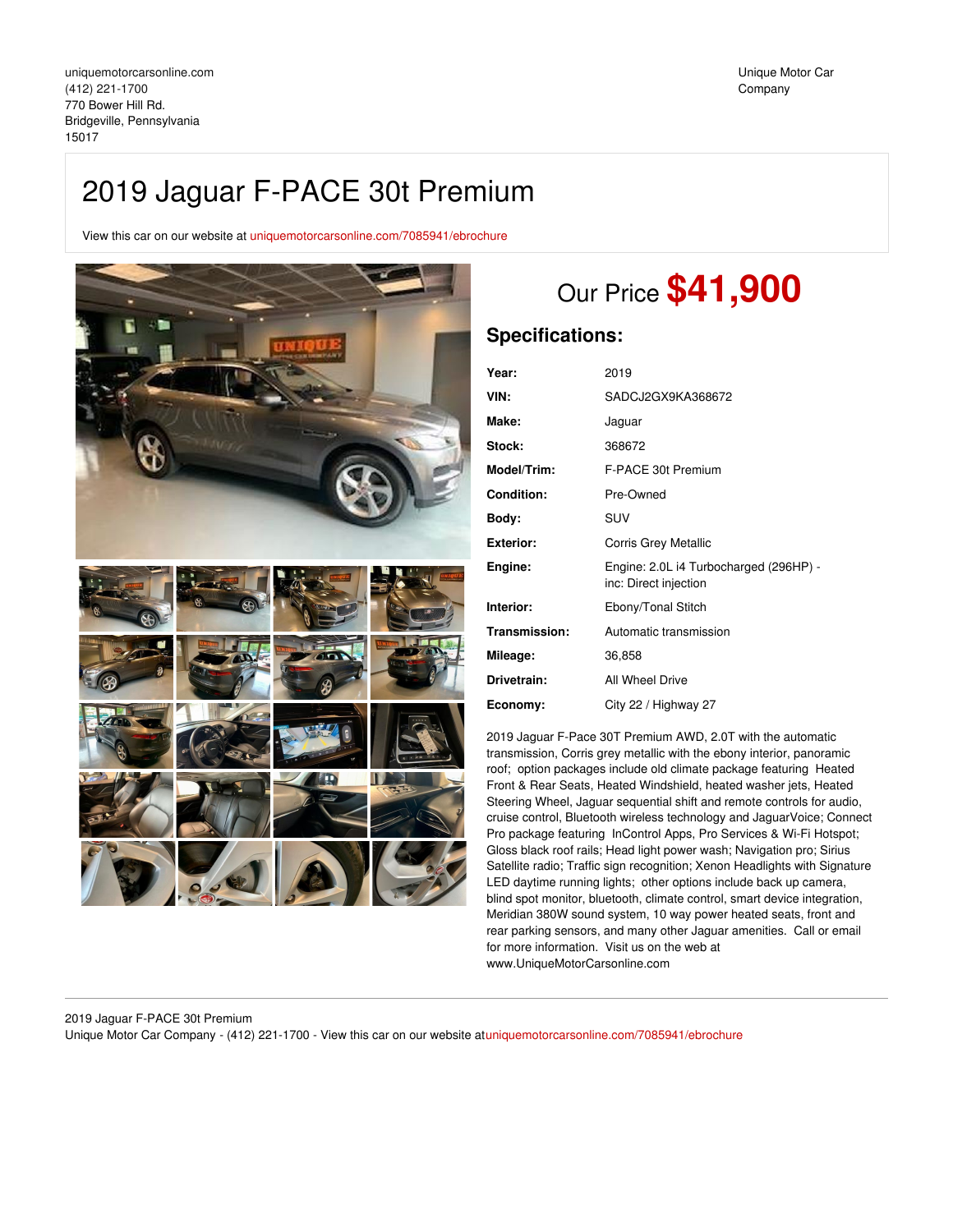

#### 2019 Jaguar F-PACE 30t Premium

Unique Motor Car Company - (412) 221-1700 - View this car on our website at[uniquemotorcarsonline.com/7085941/ebrochure](https://uniquemotorcarsonline.com/vehicle/7085941/2019-jaguar-f-pace-30t-premium-bridgeville-pennsylvania-15017/7085941/ebrochure)

# **Installed Options**

## **Interior**

- 40-20-40 Folding Bench Front Facing Fold Forward Seatback Rear Seat Air Filtration
- Aluminum Gear Shifter Material- Analog Appearance- Cargo Area Concealed Storage
- Cargo Space Lights- Carpet Floor Trim and Carpet Trunk Lid/Rear Cargo Door Trim
- Compass- Cruise Control w/Steering Wheel Controls
- Day-Night Auto-Dimming Rearview Mirror- Delayed Accessory Power
- Driver / Passenger And Rear Door Bins Driver And Passenger Visor Vanity Mirrors
- Driver Foot Rest- Driver Seat- Dual Zone Front Automatic Air Conditioning
- Engine Immobilizer
- FOB Controls -inc: Cargo Access, Windows and Sunroof/Convertible Roof
- Fade-To-Off Interior Lighting- Front And Rear Map Lights
- Front Bucket Seats -inc: 10-way ( 8-way electric) seats and driver memory
- Front Center Armrest- Front Cupholder
- Full Carpet Floor Covering -inc: Carpet Front And Rear Floor Mats
- Full Floor Console w/Covered Storage and Mini Overhead Console w/Storage
- Full Suedecloth Simulated Suede Headliner
- Gauges -inc: Speedometer, Odometer, Engine Coolant Temp, Tachometer, Trip Odometer and Trip Computer
- HVAC -inc: Underseat Ducts and Console Ducts HomeLink Garage Door Transmitter
- InControl Protect Tracker System
- Interior Trim -inc: Piano Black Instrument Panel Insert, Piano Black Door Panel Insert, Piano Black Console Insert and Metal-Look Interior Accents
- Leather/Metal-Look Steering Wheel- Locking Glove Box
- LuxTec Leatherette Door Trim Insert
- Manual Adjustable Front Head Restraints and Manual Adjustable Rear Head Restraints
- Manual Tilt/Telescoping Steering Column- Memory Settings -inc: Door Mirrors
- Outside Temp Gauge- Passenger Seat- Perimeter Alarm
- Power 1st Row Windows w/Front And Rear 1-Touch Up/Down
- Power Door Locks w/Autolock Feature
- Power Rear Windows and Fixed 3rd Row Windows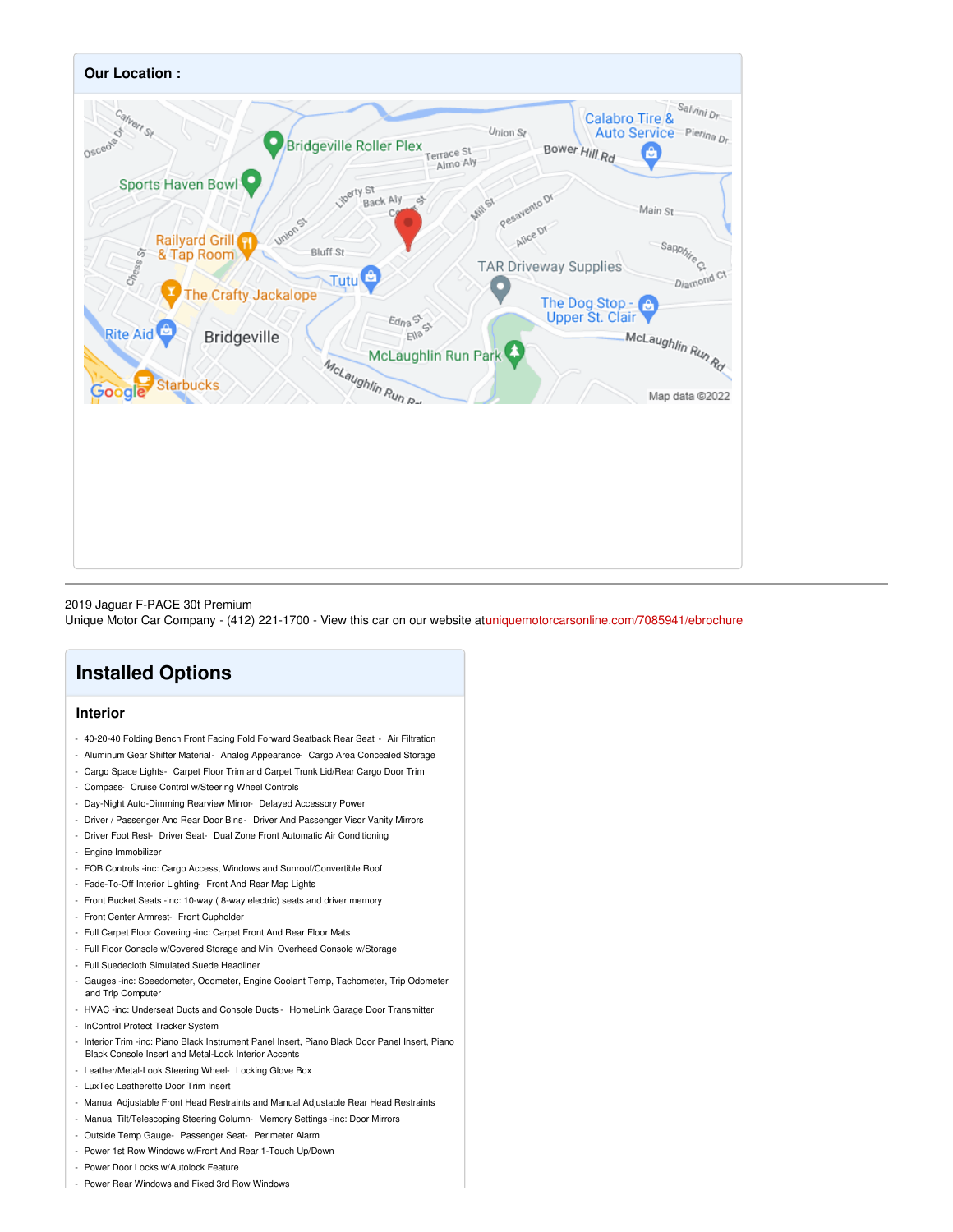- Proximity Key For Push Button Start Only Rear Cupholder
- Remote Keyless Entry w/Integrated Key Transmitter, Illuminated Entry and Panic Button
- Remote Releases -Inc: Power Cargo Access and Power Fuel- Rigid Cargo Cover
- Seats w/Leatherette Back Material- Smart Device Remote Engine Start- Systems Monitor
- Trip Computer- Trunk/Hatch Auto-Latch- Valet Function- Voice Recorder

### **Exterior**

- Auto On/Off Projector Beam Halogen Daytime Running Headlamps w/Delay-Off
- Black Bodyside Cladding- Black Grille w/Chrome Surround- Body-Colored Door Handles
- Body-Colored Front Bumper w/Black Rub Strip/Fascia Accent
- Body-Colored Power Heated Auto Dimming Side Mirrors w/Power Folding and Turn Signal Indicator
- Body-Colored Rear Bumper w/Black Rub Strip/Fascia Accent
- Chrome Side Windows Trim- Clearcoat Paint
- Compact Spare Tire Mounted Inside Under Cargo- Deep Tinted Glass
- Express Open/Close Sliding And Tilting Glass 1st And 2nd Row Sunroof w/Power Sunshade
- Fixed Rear Window w/Fixed Interval Wiper and Defroster
- Galvanized Steel/Aluminum Panels- LED Brakelights- Lip Spoiler
- Perimeter/Approach Lights- Power Liftgate Rear Cargo Access
- Rain Detecting Variable Intermittent Wipers- Rear Fog Lamps- Steel Spare Wheel
- Tires: 19"- Wheels w/Machined w/Painted Accents Accents
- Wheels: 19" 5 Spoke (Style 5037)

## **Safety**

- 40-20-40 Folding Bench Front Facing Fold Forward Seatback Rear Seat Air Filtration
- Aluminum Gear Shifter Material- Analog Appearance- Cargo Area Concealed Storage
- Cargo Space Lights- Carpet Floor Trim and Carpet Trunk Lid/Rear Cargo Door Trim
- Compass- Cruise Control w/Steering Wheel Controls
- Day-Night Auto-Dimming Rearview Mirror- Delayed Accessory Power
- Driver / Passenger And Rear Door Bins Driver And Passenger Visor Vanity Mirrors
- Driver Foot Rest- Driver Seat- Dual Zone Front Automatic Air Conditioning
- Engine Immobilizer
- FOB Controls -inc: Cargo Access, Windows and Sunroof/Convertible Roof
- Fade-To-Off Interior Lighting- Front And Rear Map Lights
- Front Bucket Seats -inc: 10-way ( 8-way electric) seats and driver memory
- Front Center Armrest- Front Cupholder
- Full Carpet Floor Covering -inc: Carpet Front And Rear Floor Mats
- Full Floor Console w/Covered Storage and Mini Overhead Console w/Storage
- Full Suedecloth Simulated Suede Headliner
- Gauges -inc: Speedometer, Odometer, Engine Coolant Temp, Tachometer, Trip Odometer and Trip Computer
- HVAC -inc: Underseat Ducts and Console Ducts HomeLink Garage Door Transmitter
- InControl Protect Tracker System
- Interior Trim -inc: Piano Black Instrument Panel Insert, Piano Black Door Panel Insert, Piano Black Console Insert and Metal-Look Interior Accents
- Leather/Metal-Look Steering Wheel- Locking Glove Box
- LuxTec Leatherette Door Trim Insert
- Manual Adjustable Front Head Restraints and Manual Adjustable Rear Head Restraints
- Manual Tilt/Telescoping Steering Column- Memory Settings -inc: Door Mirrors
- Outside Temp Gauge- Passenger Seat- Perimeter Alarm
- Power 1st Row Windows w/Front And Rear 1-Touch Up/Down
- Power Door Locks w/Autolock Feature
- Power Rear Windows and Fixed 3rd Row Windows
- Proximity Key For Push Button Start Only Rear Cupholder
- Remote Keyless Entry w/Integrated Key Transmitter, Illuminated Entry and Panic Button
- Remote Releases -Inc: Power Cargo Access and Power Fuel- Rigid Cargo Cover
- Seats w/Leatherette Back Material- Smart Device Remote Engine Start- Systems Monitor
- Trip Computer- Trunk/Hatch Auto-Latch- Valet Function- Voice Recorder

## **Mechanical**

- 130 Amp Alternator- 21.7 Gal. Fuel Tank- 3.23 Axle Ratio
- 4-Wheel Disc Brakes w/4-Wheel ABS, Front And Rear Vented Discs, Brake Assist, Hill Descent Control, Hill Hold Control and Electric Parking Brake
- 90-Amp/Hr 800CCA Maintenance-Free Battery w/Run Down Protection
- Brake Actuated Limited Slip Differential
- Double Wishbone Front Suspension w/Coil Springs
- Electric Power-Assist Speed-Sensing Steering- Engine Auto Stop-Start Feature
- Engine: 2.0L i4 Turbocharged (296HP) -inc: Direct injection
- Front And Rear Anti-Roll Bars- Full-Time All-Wheel- GVWR: 5,512 lbs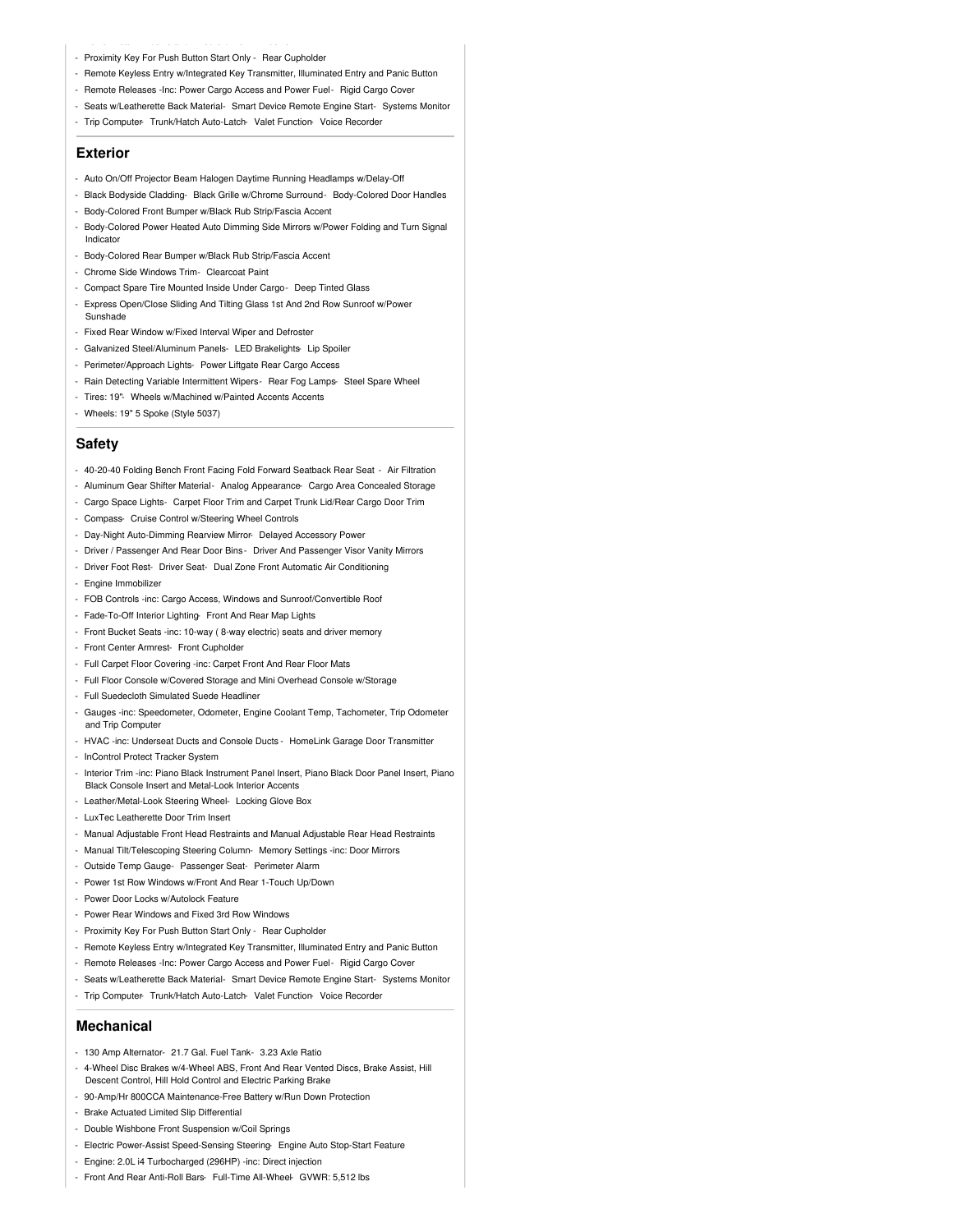- Gas-Pressurized Shock Absorbers- Multi-Link Rear Suspension w/Coil Springs
- Permanent Locking Hubs
- Quasi-Dual Stainless Steel Exhaust w/Chrome Tailpipe Finisher
- Transmission w/Driver Selectable Mode
- Transmission: 8-Speed Automatic -inc: black gearshift paddles

# **Option Packages Factory Installed Packages** \$1,430 - COLD CLIMATE PACKAGE -inc: Heated Front & Rear Seats, Heated Windshield, heated washer jets, Heated Steering Wheel, Jaguar sequential shift and remote controls for audio, cruise control, Bluetooth wireless technology and JaguarVoice \$610 - CONNECT PRO PACKAGE -inc: InControl Apps, Pro Services & Wi-Fi Hotspot, \$1,700 - DRIVE PACKAGE -inc: Blind Spot Assist, High-Speed Emergency Braking, Adaptive Cruise Control w/Stop & Go \$360 - GLOSS BLACK ROOF RAILS \$200 - HEADLIGHT POWERWASH \$510 - NAVIGATION PRO \$360 - SIRIUSXM SATELLITE RADIO \$200 - TRAFFIC SIGN RECOGNITION & ADAPTIVE SPEED LIMITER \$600 - XENON HEADLIGHTS W/LED SIGNATURE DRL \$499 - PREMIUM INTERIOR PROTECTION PACKAGE -inc: For vehicles without full-size spare \$565 - CORRIS GREY METALLIC - EBONY/TONAL STITCH, LUXTEC SEAT TRIM

WHEELS: 10" E COOKE (CTVLE 5037)

-